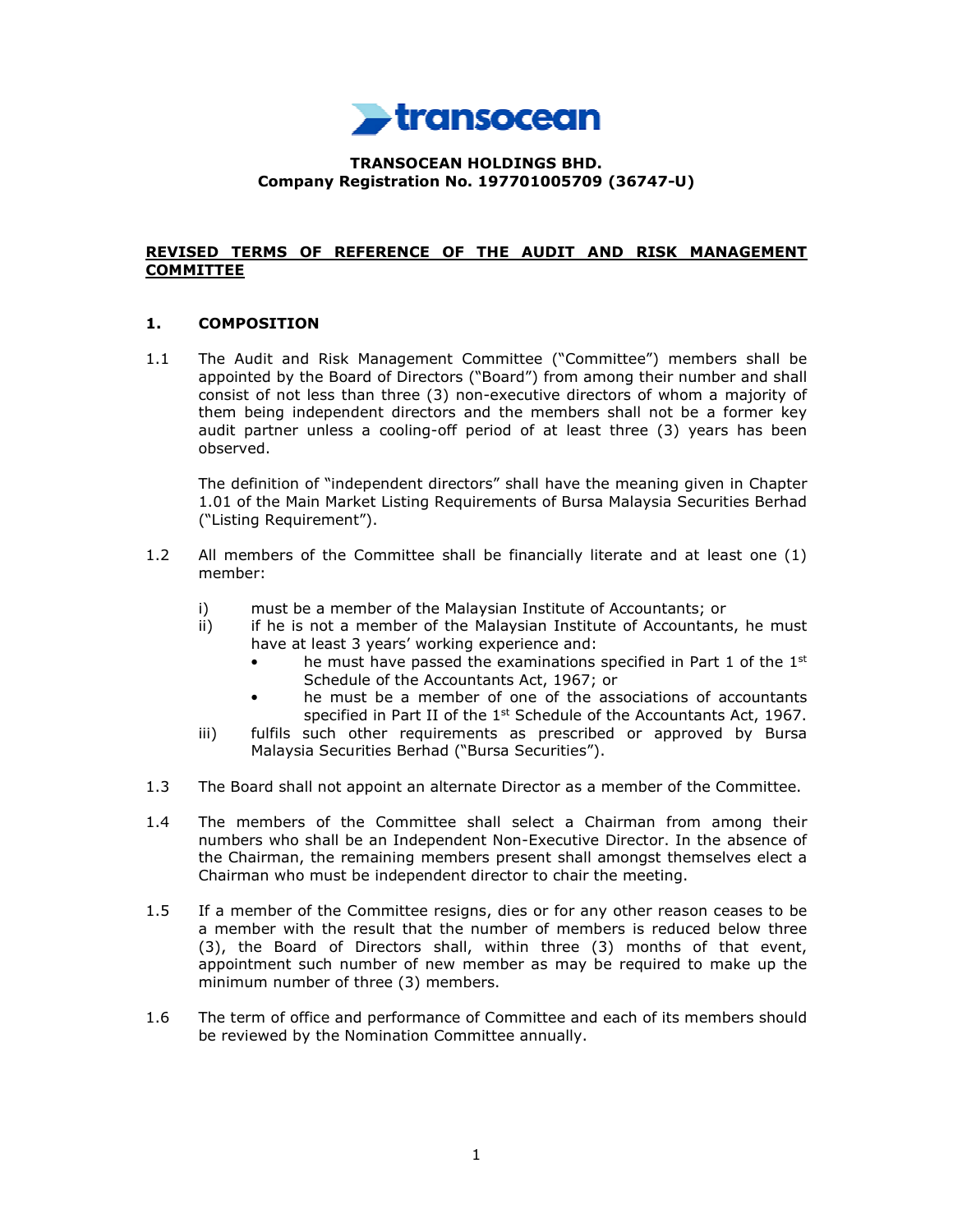### **TRANSOCEAN HOLDINGS BHD. - REVISED TERMS OF REFERENCE OF THE AUDIT AND RISK MANAGEMENT COMMITTEE**

# **2. AUTHORITY**

- 2.1 The Committee is authorised by the Board to investigate any activity within its terms of reference. It is authorised to seek any information it requires from any employee and all employees are directed to co-operate with any request made by the Committee.
- 2.2 The Committee is authorised by the Board to obtain external, legal or other independent professional advice on any matter within its terms of reference and to secure the attendance of such external advisors with relevant experience and expertise if it considers necessary.
- 2.3 The Committee is authorised to convene meetings with the external auditors, the internal auditors or both, without the presence of other directors and employees, whenever deemed necessary.
- 2.4 The Committee is authorised to have direct communication channels with the external auditors and persons carrying out the internal audit function or activity (if any).
- 2.5 Where the Committee is of the view that the matter reported by it to the Board has not been satisfactorily resolved resulting in a breach of the Listing Requirements, the Committee shall promptly report such matter to Bursa Securities.

## **3. DUTIES AND RESPONSIBILITIES**

- 3.1 To review the following and report the same to the Board of Directors of the Company:
	- i) with the external auditor, the audit plan;
	- ii) with the external auditor, his evaluation of the system of internal controls;
	- iii) with the external auditor, his audit report;
	- iv) the assistance given by the officers of the Company to the external auditor;
	- v) the external auditor's management letter and management's response;
	- vi) to do the following, in relation to the internal audit function:
		- review the adequacy of the scope, functions, competency and resources of the internal audit function, and that it has the necessary authority to carry out its work;
		- review the internal audit programme and results of the internal audit process, and, where necessary, ensure that appropriate actions are taken on the recommendations of the internal audit function;
		- review any appraisal or assessment of the performance of members of the internal audit function;
		- approve any appointment or termination of senior staff members of the internal audit function; and
		- take cognizance of resignations of internal audit staff members and provide the resigning staff member an opportunity to submit his reasons for resigning.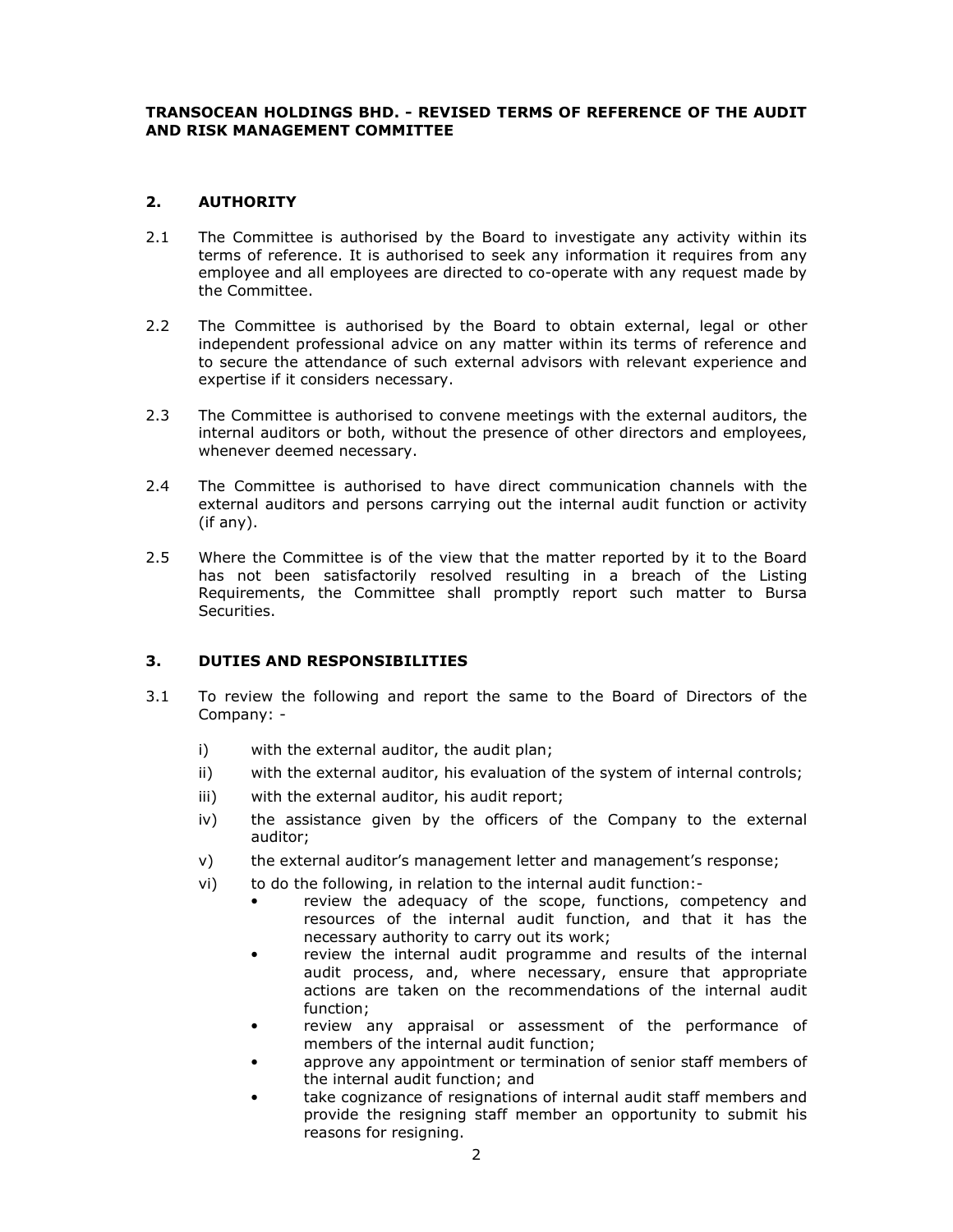## **TRANSOCEAN HOLDINGS BHD. - REVISED TERMS OF REFERENCE OF THE AUDIT AND RISK MANAGEMENT COMMITTEE**

- vii) the quarterly results and year end financial statements, prior to the approval by the Board of Directors, focusing particulars on:
	- any changes in or implementation of major accounting policies and practices;
	- significant matters highlighted including financial reporting, significant judgements made by management, significant adjustments arising from the audit;
	- the going concern assumption;
	- significant and unusual events or transaction and how these matters are addressed;
	- compliance with accounting standards and other legal requirements
	- key audit matters that relate to the modified opinion or material uncertainty related to going concern (including steps taken (if any) to address those matters)
- viii) any related party transaction and conflict of interest situation that may arise within the Company or the Group including any transaction, procedure or course of conduct that raises questions of management integrity.
- 3.2 To review the cost effectiveness, independence and objectivity of the external auditors and recommend for the appointment/re-appointment of the external auditors, the audit fee and any questions of resignation or dismissal of external auditors.
- 3.3 To establish policies governing the circumstances under which the contract in relation to the provision of non-audit services can be entered into by the Group with its external auditors and procedures that need to be adhered.
- 3.4 To review the adequacy and effectiveness of risk management and internal control systems instituted within the Group.
- 3.5 To undertake the following risk management activities:
	- to determine the overall risk management processes;
	- to establish effectiveness of risk management process;
	- to ensure that risk management processes are integrated into all core business processes;
	- to establish risk reporting mechanism; and
	- to act as steering committee for the group wide risk management programme.
- 3.6 To consider and examine such other matters as the Board and/or the Committee considers appropriate.

## **4. MEETINGS**

4.1 The Chairman of the Committee shall engage on a continuous basis with senior management such as the Chairman, the Chief Executive Officer, the Chief Financial Officer, the head of internal audit and the external auditors in order to be kept informed of matters affecting the Company.